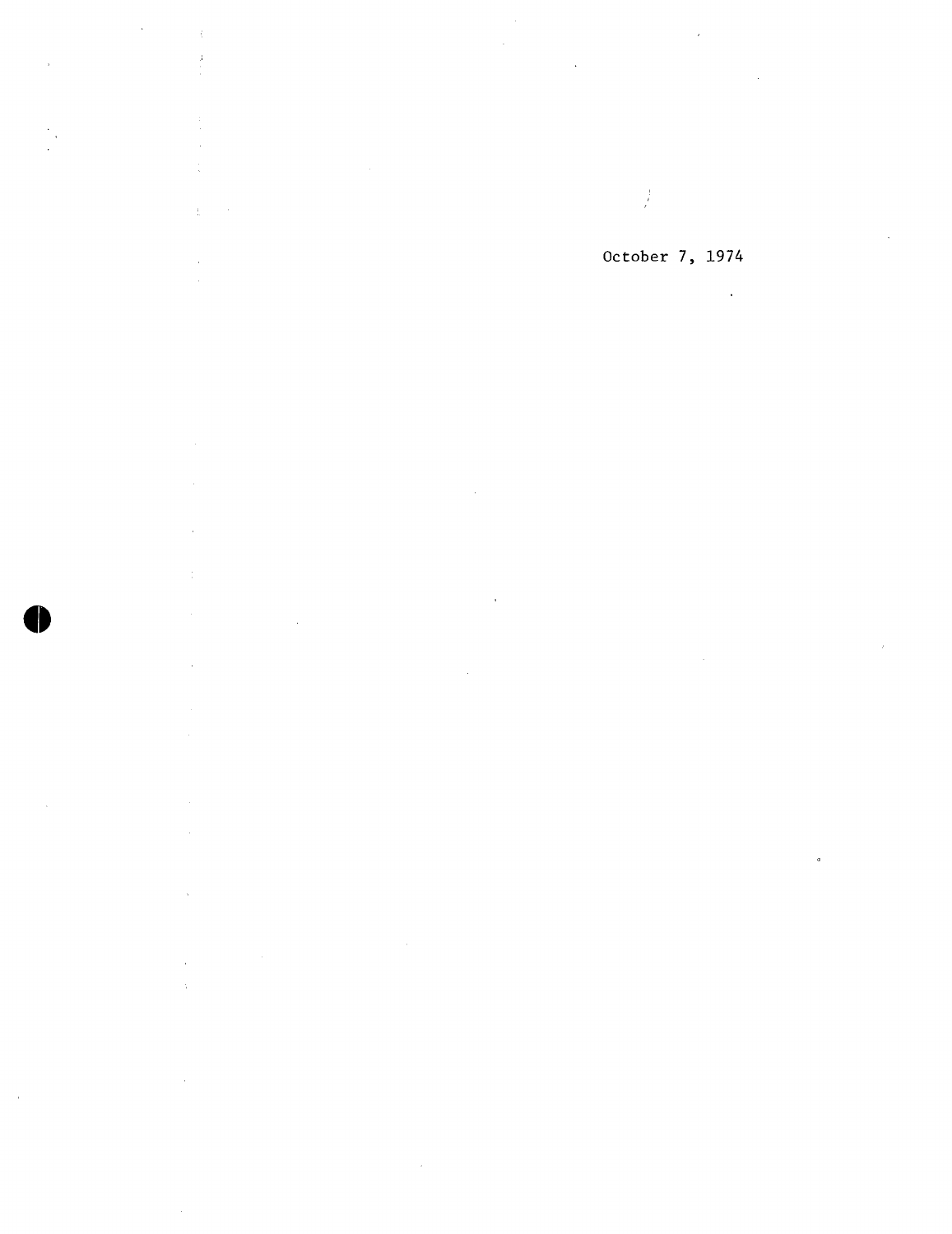# $R_{\rm p}^{\rm p}$

#### **THE UNIVERSITY OF MANITOBA**

## **Inter-Departmental Correspondence**

**DATE** \_October 3rd, 1974

| τc          | As Below      |  |
|-------------|---------------|--|
| <b>FROM</b> | G. Richardson |  |

**SUBJECT:** 

The  $25$ th Meeting of the Executive Committee of the Faculty Council has been set for Monday, October 7th, 1974 at 9.30 am in the Faculty Conference Room, 250 Allen.

The one item for discussion will be the course changes that are being proposed by the Faculty. Because of the deadlines set by Senate we will be unable to have the proposals sent to the members in advance, instead the material will be distributed at the beginning of the meeting.

Distribution: Dean R. D. Connor

Dean I. Cooke Dean N. E. R. Campbell Dr Burton - Microbiology Dr. Henry - Chemistry Dr. Stewart - Zoology Dr. C. Anderson - Earth Sciences Dr. G. Losey - Mathematics Dr. Westmore - Chemistry Dr. Svenne - Physics. Dr. Punter - Botany

Do Phys first.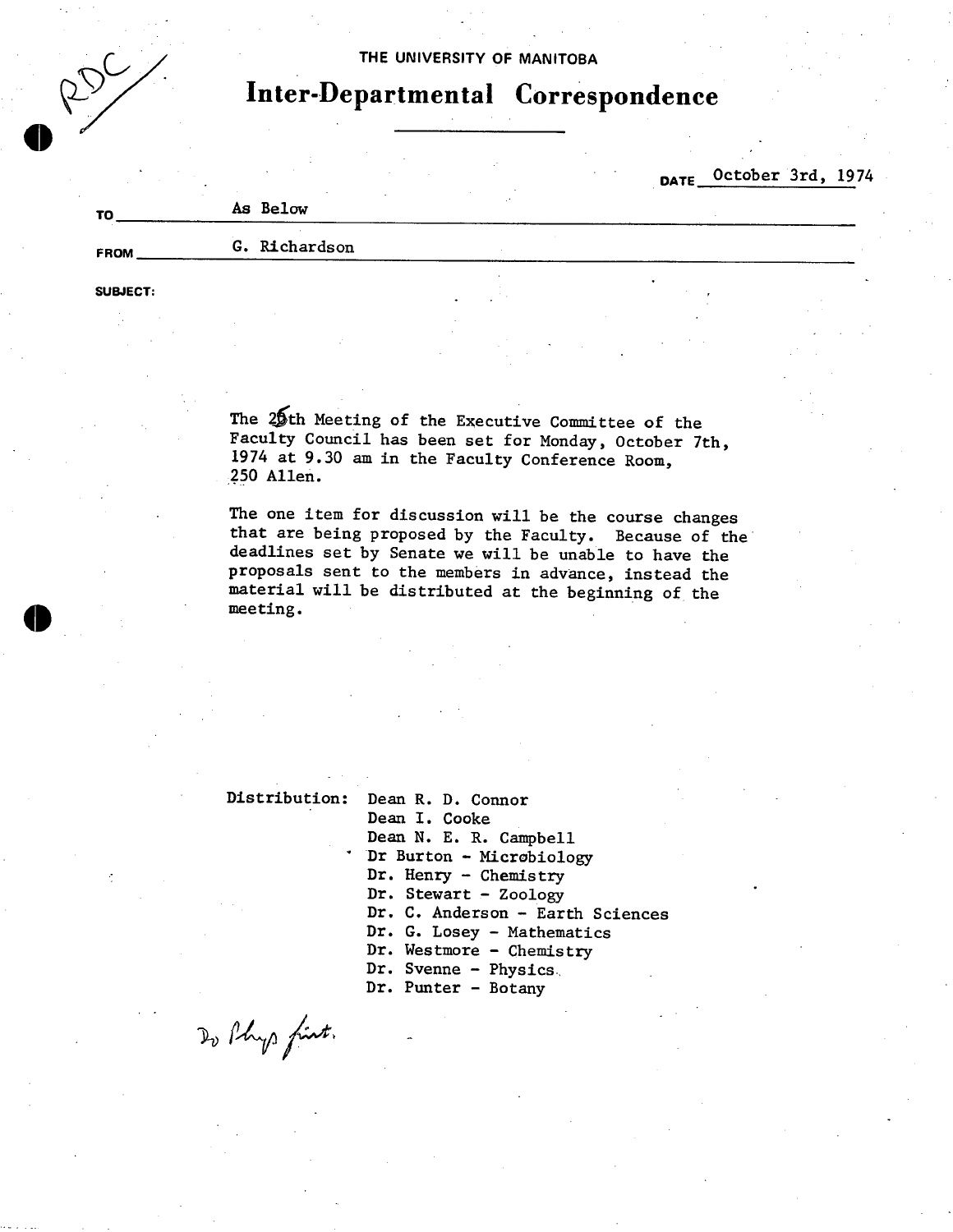Minutes of the twenty  $\mu/\mathcal{A}$ <br>Minutes of the twenty fixet meeting of the Executive Committee of Faculty Council, held on Monday, October 7, 1974 at 9.30 a.m. in the Faculty Conference Room, 250 Allen Building.

Members Present: Dean R.D.Connor, Chairman; Assoc. Dean N.E.R.Campbell, Dr. B. Henry, Dr. J.P. Svenne, Dr. C.D.Anderson, Dr. G. Losey, Dr. D.N.Burton, Dr. J.Westmore, Dr. D.Punter; Mr. G. Richardson, Secretary.

Regrets: Dr. K.W. Stewart, Mr. D.Jonasson.

By way of explanation, the Chairman stated that the deadlines imposed by the Senate Committee on Curriculum and Course Changes necessitated the calling of this meeting at short notice. He said that the Faculty Committee on Courses had met on the previous Friday afternoon to finalize the course changes and this was the reason for the agenda and relevant material being handed out at this time instead of being sent with the meeting notice.

#### Department of Physics (16)

Dr. Campbell explained that these were two new half courses which were being offered for the first time.

> It was moved by Svenne (Losey) that "the two new courses be approved".

> > Unanimous

De Connor

Dr. Losey requested that the Committee look at the changes of the Department of Mathematics next; the members agreed.

#### Department of Mathematics & Astronomy (13)

Course 13.459: Dr. Losey explained that the modification here was for a change in the title of this course. He stated that the existing title, 'Applied Mathematics for Physicists' was inappropriate in terms of accuracy. The course really discussed various topics of mathematics. and its association to physics. - He said that it had been the expressed wish of the Department of Physics to have the course taught by the Department of Mathematics. Dr. Svenne concurred.

Dr. Henry stated that it was his feeling that any course aimed primarily at non-mathematics students should be an applied mathematics course. Mathematics for mathematics students should be taught by the Mathematics Department.

. . . . 2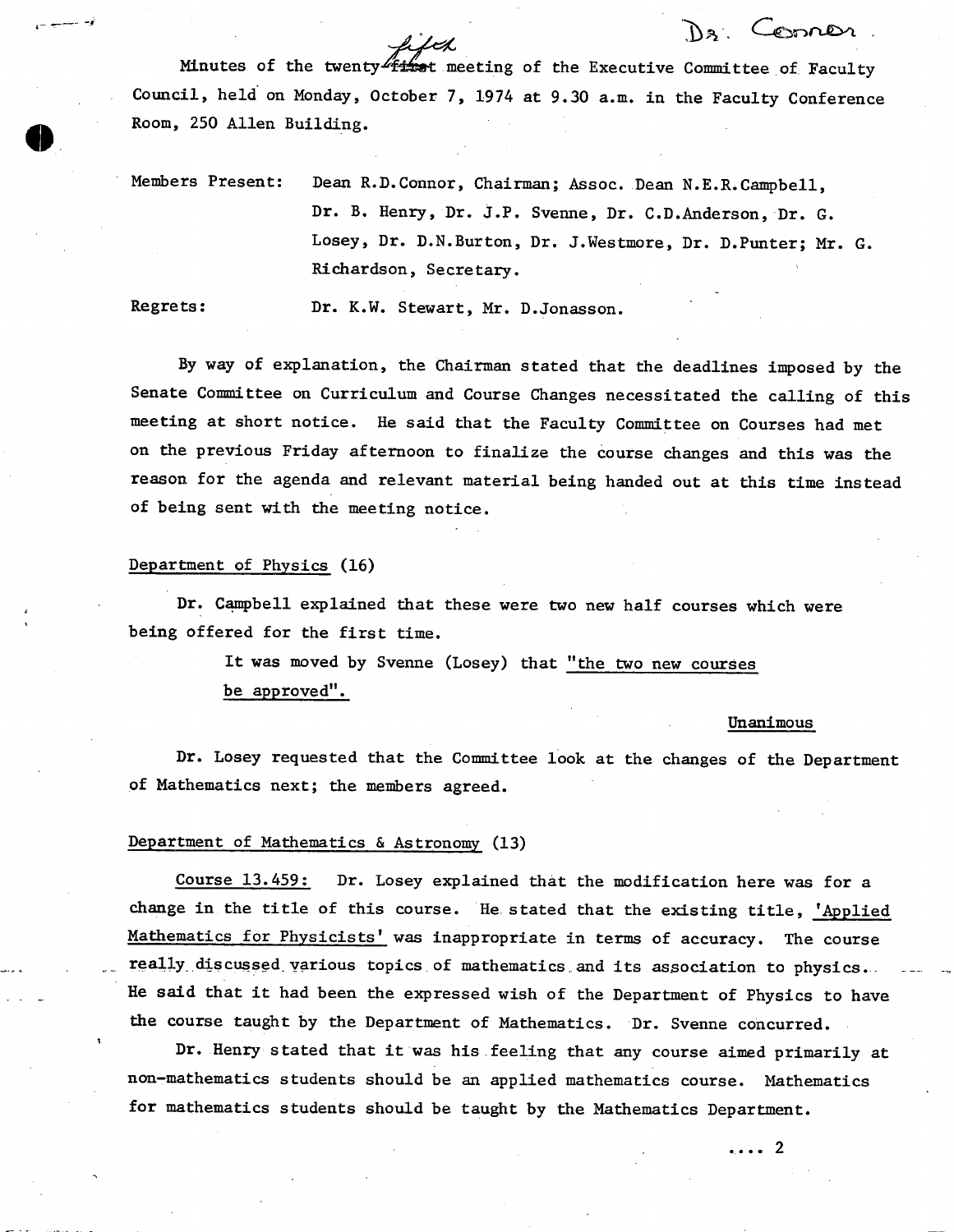Dr. Losey continued, noting that each of the courses 346, 342, 348 had been split into  $2\frac{1}{2}$  courses with essentially the same mathematics content. This was intended to add flexibility to their Honours program. Course 138 had been split into two full courses 13.2YY and 13.2ZZ at the request of the Faculty of Education and although Arts and Science students could not take these courses for credit towards a Major or Minor program in Mathematics, they could gain credit for them in their overall program.

Course 13. 3XX was another new course aimed at giving students a chance to solve practical mathematics problems. It was envisaged that this course would have relatively few students, each with a broad interest in mathematics. Dr. Losey explained that in order to ensure the right type of student took this course it was intended that each would be interviewed by the instructor prior to registration. The Chairman suggested if this was the case then the description should show this. He recommended that the second 'or' in the second-last sentence be changed to an 'AND' thus making it compulsory for the student to be interviewed. The Committee agreed to this change.

At this point a lengthy discussion evolved regarding the appropriateness of certain courses being taught by the Department of Mathematics or the Department of Applied Mathematics. Similar discussions had taken place prior to this in other committees, the results of which were contained in the course changes presented to this committee at this time. In order to proceed with the material at hand, it was moved, Losey (Svenne) that

> "the Executive Committee approve all the changes under the heading of Mathematics up to the section which starts "Deletions of the ...." and ends with "13.361 .... S3"."

#### Unanimous

- .... 3

For the sake of clarification Dr. Losey recommended that the following be inserted into the appropriate descriptions:

- Students may not hold credit for both 13.342 and either of 13.3BA or 13.3BB.
- Students may not hold credit for both 13.346 and 13.3AA.
- Students may not hold credit for both 13.451 and 13.3AB.
- Students may not hold credit for both 13.348 and 13.3CB.

It was agreed that the course changes for the Department of Applied

-

-2-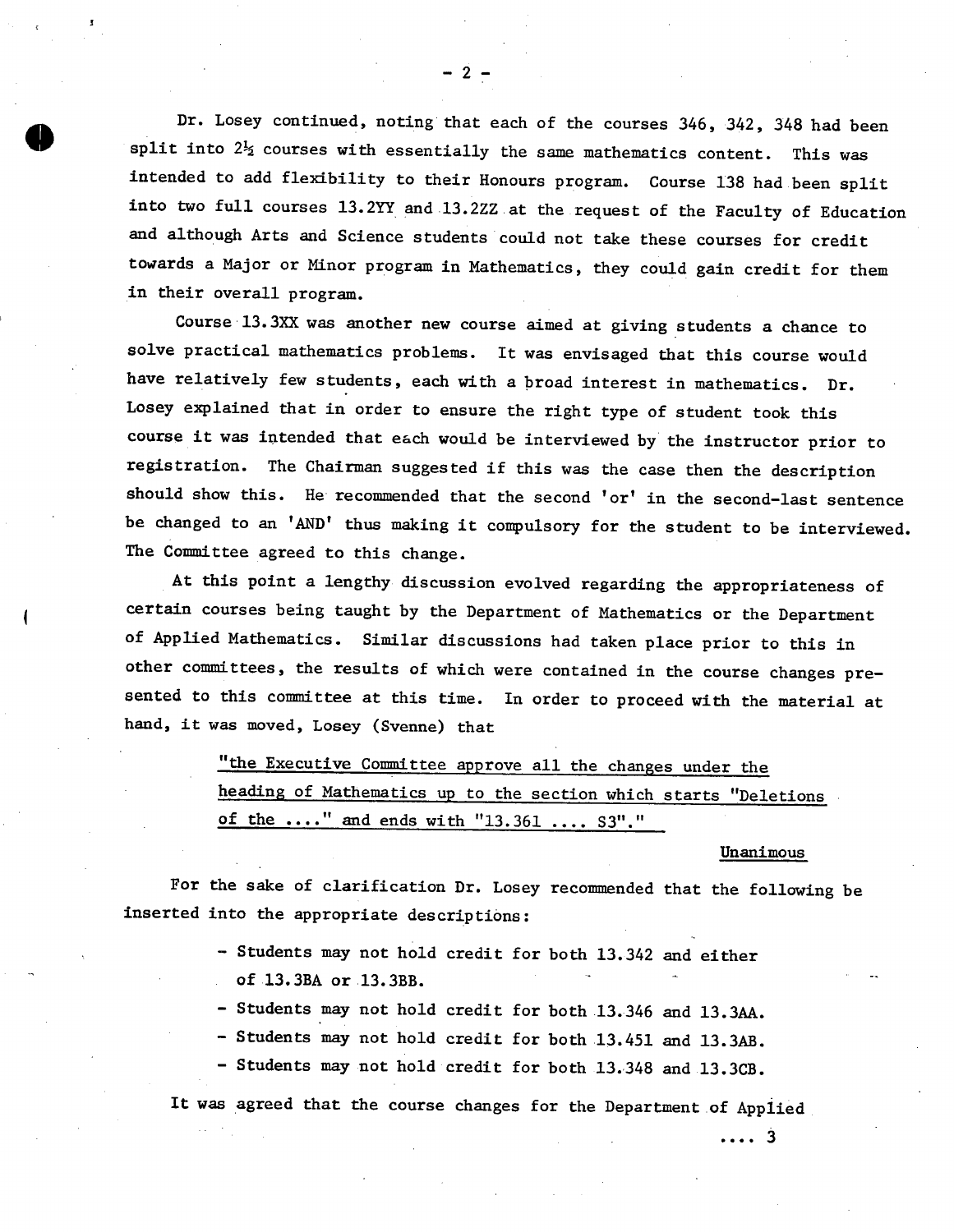Mathematics would be discussed at this time with the course transfers being considered later.

Department of Applied Mathematics (6)

n

After a brief discussion it was moved, Henry (Anderson) that:

-3-

"this committee approve the Applied Mathematics service courses, 6.122 to 6.324".

Carried

1 abstention

It was moved, Svenne (Campbell) that:

"the insertion 'for Engineering students only' be included in the course description".

Carried

It was moved, Losey (Sverne) that:

"this committee approve 6.225".

### Carried

With regard to course 6.224, Dr. Losey stated that all the mathematics to be covered in this course was now covered in existing courses given in the Department of Mathematics. It was his opinion that if there was a need to have this material pulled out and put together in one course, the Department of Mathematics could well have arranged this; he wondered where this need emanated.

It was noted by Dr. Punter that 6.224 was part of the proposed course program of the Department of Applied Mathematics and was very likely needed for the Applied Mathematics student wanting to get into third year of that program. (At this point Dr. Anderson left the meeting).

Dr. Burton pointed out that a similar situation now existed in the biology area with regard to their cell biology course. As it now stood, the mathematics of this course was given in part in several areas in Microbiology as well as in total in the cell biology course given presently by Zoology. The arrangement hadn't caused any difficulty.

It was moved, Henry (Punter) that:

"the committee approve 6.224".

Carried

.... 4

5 in favour 1 against 1 abstention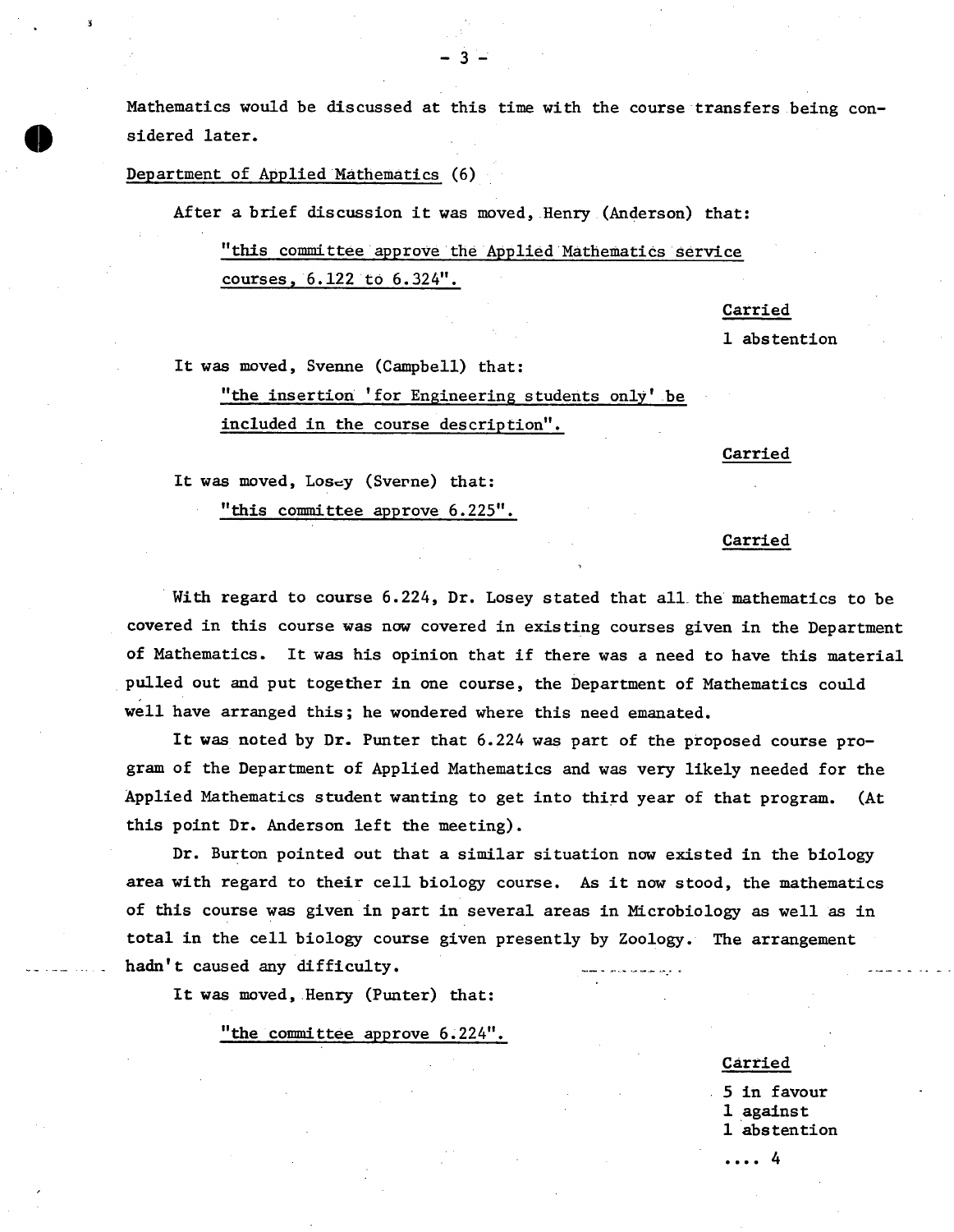It was moved, Losey (Henry) that:

"the proposed program be accepted".

Unanimous

#### Department of Mathematics & Astronomy (13) (cont'd)

On behalf of the Faculty Course Change Committee Dr. Campbell (Burton) moved that:

"the deletions be accepted".

#### **Carried**

**5 in** favour 1 abstention

It was moved, Campbell (Henry) that:

"the Head of the Department be asked to prepare the

necessary forms". Carried

5 in favour 1 abstention

At this point in the meeting the Chairman had to leave and Dean Campbell took over the Chair.

St. Boniface College

#### Chimie

**0** 

Dean Campbell explained that these courses were direct translations from the existing courses.

It was moved, Henry (Westmore) that:

"the two courses be approved".

#### Unanimous

#### Nicrobiologie

It was noted that there should be an "F" in the course number, eg 60.220F. This would be so included. It was moved, Burton (Svenne ) that:

"course 60.220F be approved".

Unanimous

#### Zoologie

It was moved, Losey (Henry) that: "Course 22.227F be approved".

Unanimous

5

#### $\mathbf{A}$